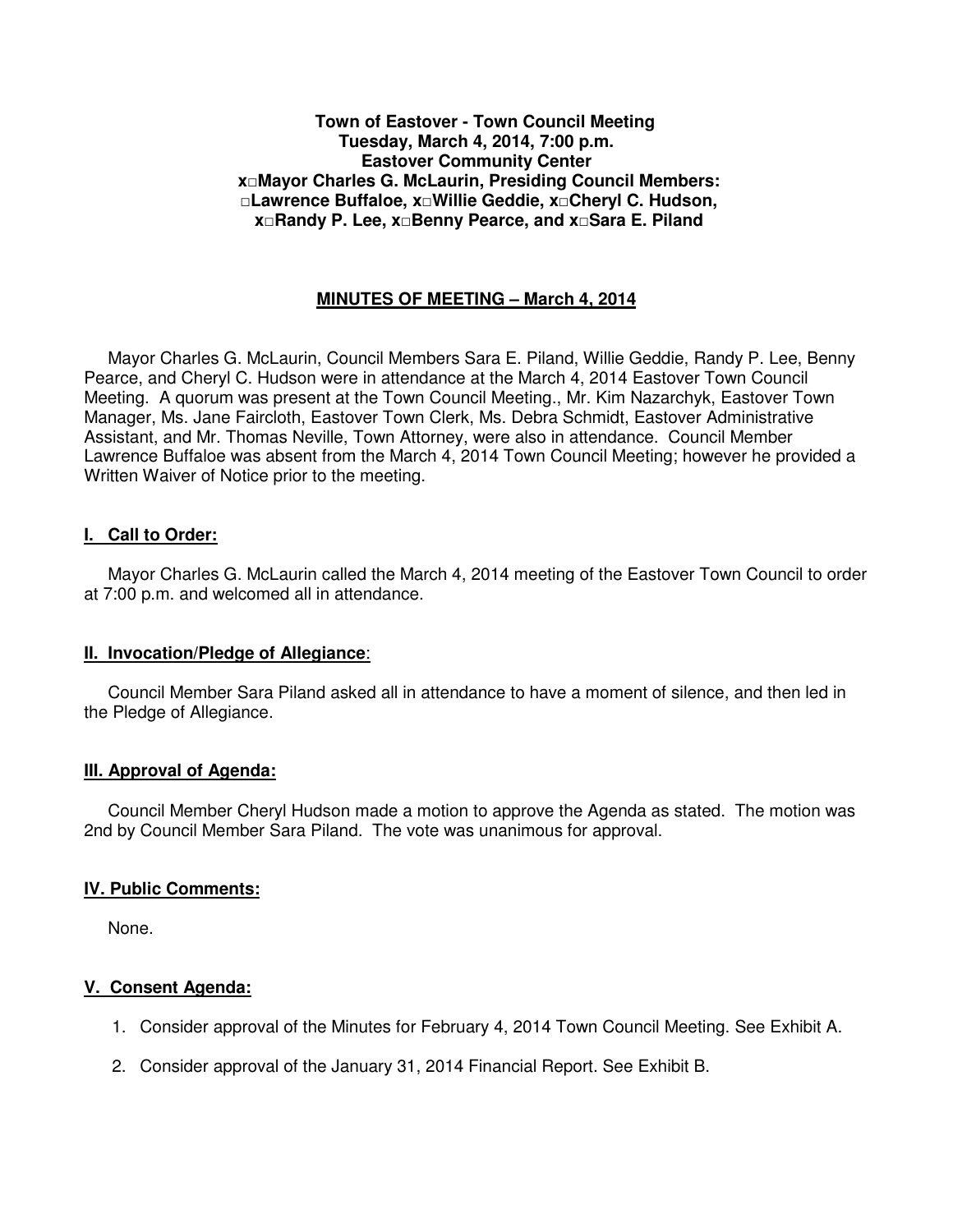Council Member Sara Piland made a motion to approve the Consent Agenda as presented. The motion was 2<sup>nd</sup> by Council Member Cheryl Hudson. The vote was unanimous for approval.

### **VI. Discussion Agenda:**

### **Agenda Item #1**

#### **Presentation of Historical Video.**

 The Town of Eastover contracted with Moonlight Communications to provide a video about the incorporation of the Town of Eastover. It featured Council Member Sara Piland, Eastover Historian Mr. Mac Williams, and Mr. Rick Glazier, former House of Representative for the Town of Eastover.

 Council Members held discussion on how many copies of the video need to be distributed and maintained for historical reference.

## **IX. RECEIVE MAYOR'S UPDATE.**

 Mayor McLaurin requested an update on the property and cabins located on SR 1835, Rock Hill Road. Council Member Sara Piland stated that the architect needs to determine where the cabin should be placed in conjunction with the "new" Town Hall. Mrs. Jeanette Williams stated that they were originally barns and converted into cabins. Council Member Benny Pearce recommended a source for the relocation costs. The Mayor also stated that once the cabin is relocated, maybe the Eastover Garden Club can landscape the surrounding area.

 Mayor McLaurin asked Ms. Helen Crumpler for an update on the progress regarding "Heritage Day". She stated that they have held two (2) meetings, have a wonderful group of volunteers and vendors, but there is still a lot of work ahead. A new event is the horse drawn carriage ride, where kids can ride with their parents and learn about the history of the carriage and horses. There is approximately fifteen (15) vendors and sixteen (16) exhibits. Mayor McLaurin stated he has set up the fossil dig for the kids, wildlife and wood carvings, and possible "Art in the Park" where participants can paint and show artwork for the kids.

 Council Member Sara Piland stated that she wants to keep the Town of Eastover separate from the Eastover Civic Club. She said that the Town of Eastover does not need to get into establishing permanent electrical outlets for "Heritage Day". Mr. Daniel West stated that he can run a generator at "Heritage Day" if they need electricity.

 Mayor McLaurin asked Mr. Kim Nazarchyk, Town Manager, about the flag that hung at the Eastover Ball Park. He stated that maybe they can look into displaying the flag in the walking area or the new historic room in the "New" Town Hall.

 Mayor McLaurin stated that Eastover roadside community clean-up day is scheduled between the dates April 26, 2014 to May 10, 2014. He also stated that the Eastover Garden Club is actively involved in this effort.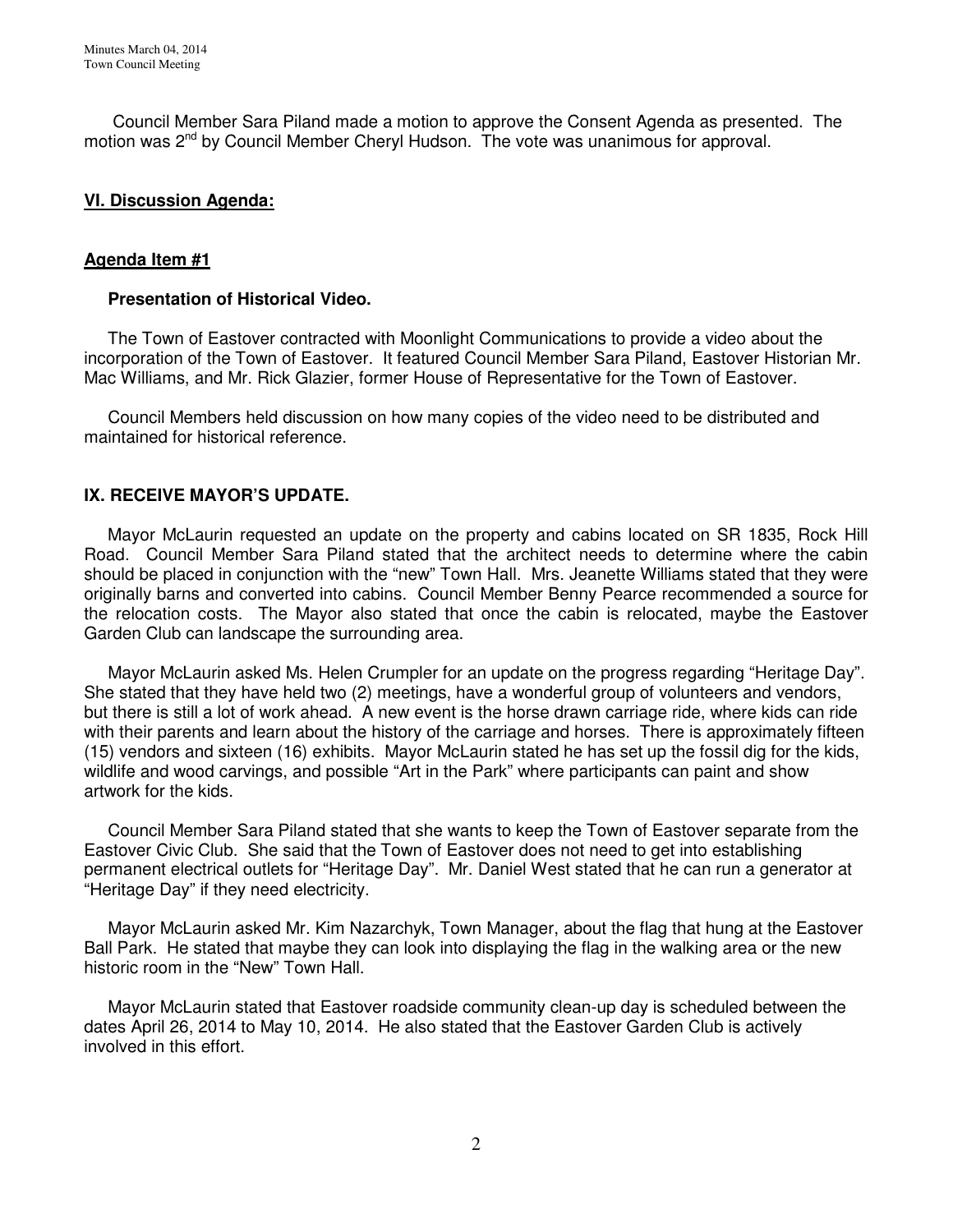Mayor McLaurin asked the Town Council Members to be more proactive and present their ideas at future meetings. Mayor McLaurin stated that he is open for suggestions and ideas by the Town Council Members.

# **X. RECEIVE TOWN COUNCIL UPDATE**

 Council Member Sara Piland asked Mr. Kim Nazarchyk, Town Manager, about the issue regarding signage for the Town of Eastover. He stated that narrative guidance will be included in the planning and budgeting information sent out to the Mayor and Town Council Members. He stated that the Department of Transportation (DOT) has guidelines and the signs will have to be placed outside the highway right of way. Some great locations would be at I-295 exit and the intersection of Murphy Road and Dunn Road for a "Welcome to Eastover" sign.

## **XI. RECEIVE TOWN MANAGERS UPDATE.**

 Mr. Kim Nazarchyk provided an update on the School Street Road issue. The Town Manager and the Town Attorney have been in discussion and have a letter ready to send the residence. The letter will contain a suspense date with response due back to the Town Manager.

 Mr. Kim Nazarchyk provided an update on the first Town Hall Advisory Committee meeting. He said there were approximately sixteen (16) attendees and four (4) Town Council Members. The second meeting is scheduled for Tuesday, March 11, 2014 at 6:30 p.m. Mayor McLaurin made it clear that Town Council Members can attend, but can't take lead or control the meeting.

 Mr. Kim Nazarchyk informed the Mayor and Town Council Members that he has established the first date for the planning and budget meeting. It will be held on March 18, 2014 at 3 p.m. in the Community Civic Building.

 Mr. Kim Nazarchyk provided an update on the Eastover Ball Park property. Mr. Michael Gibson will help with the grant application. Before applying for the grant, the land needs to be in the Town's name. The Town Attorney is working towards moving the property from the Eastover Parks Association. Mayor McLaurin would like this in place before the government enacts the bonds on parks and ensure Eastover gets their share.